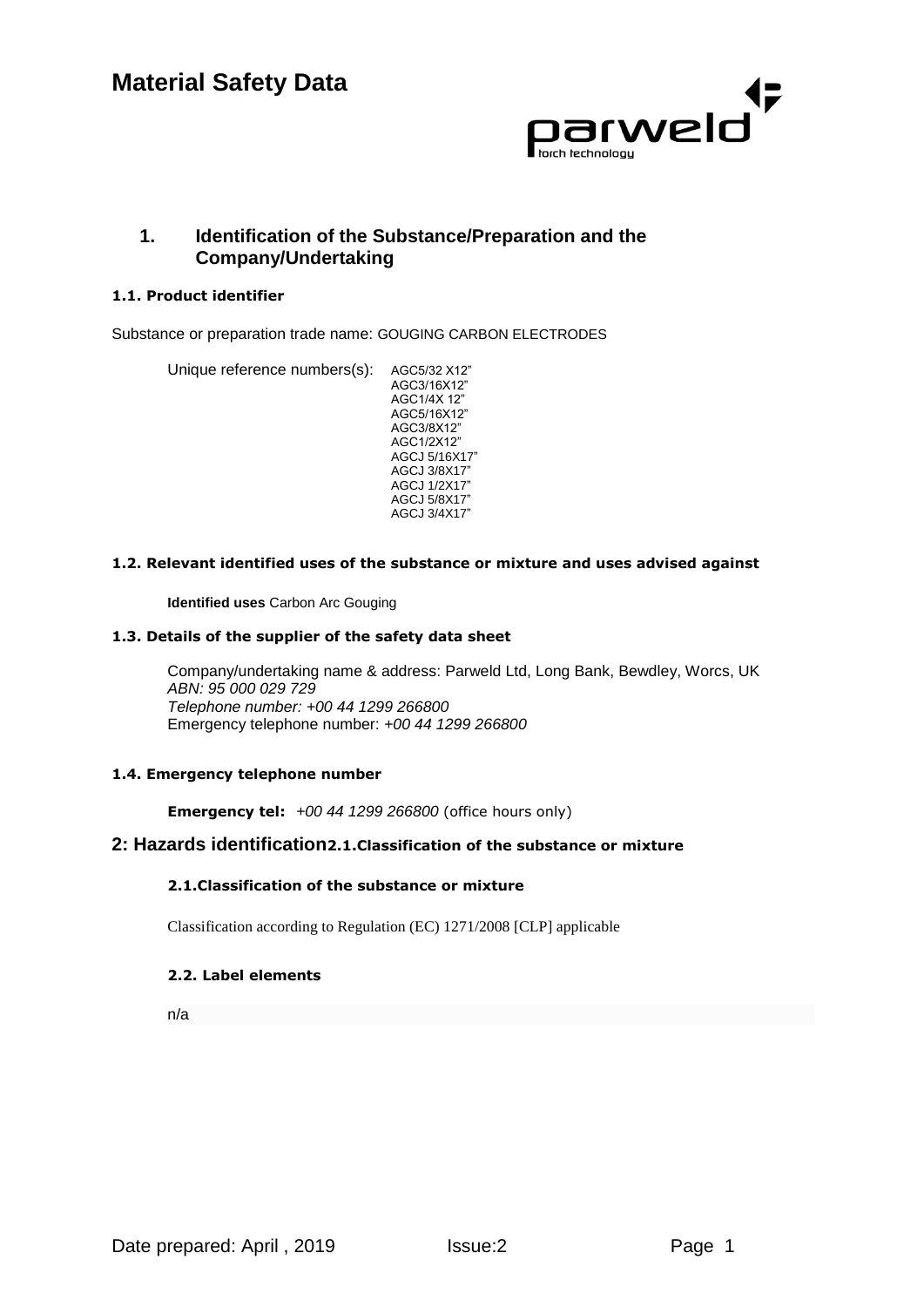

#### **2.3. Other hazards**

There are no recognized hazards associated directly with unused electrodes prior to gouging. Packaged consumables may be heavy, and should be handled and stored with care. Some low levels of dust may be produced during handling. DO NOT BREATHE THE DUST.

When using these electrodes as part of the gouging process additional potential hazards are likely:

Electric shock from the welding equipment or electrode. This can be fatal. Noise produced from the gouging process. WEAR EAR PROTECTION Hot metal spatter and heat, which can cause burns to the hand and body, and may cause fire if in contact with combustible materials.

UV, IR and light radiation from the arc, which can produce 'arc eye' and possible eye damage to unprotected eyes. WEAR SUITABLE PROTECTIVE EQUIPMENT.

# **3. Composition/information on ingredients**

#### **3.2. Mixtures**

| <b>COMPONENT</b> | <b>Chemical Symbol</b> | Amount | <b>CAS Number</b> |
|------------------|------------------------|--------|-------------------|
| <b>Graphite</b>  |                        | >95%   | 7440-44-0         |
| <b>Copper</b>    | Cu                     | $5\%$  | 7440-50-8         |

#### **4: First aid measures**

#### **4.1. Description of first aid measures**

|            | <b>Skin contact:</b> Wash immediately with: Water                                                                                                 |
|------------|---------------------------------------------------------------------------------------------------------------------------------------------------|
|            | When in doubt or if symptoms are observed, get medical advice.<br>Eye contact: Rinse immediately carefully and thoroughly with eye-bath or water. |
| Ingestion: | In case of eye irritation consult an ophthalmologist<br>Rinse mouth thoroughly with water.<br>Do NOT induce vomiting.                             |

**Inhalation:** No special measures are necessary. Provide fresh air.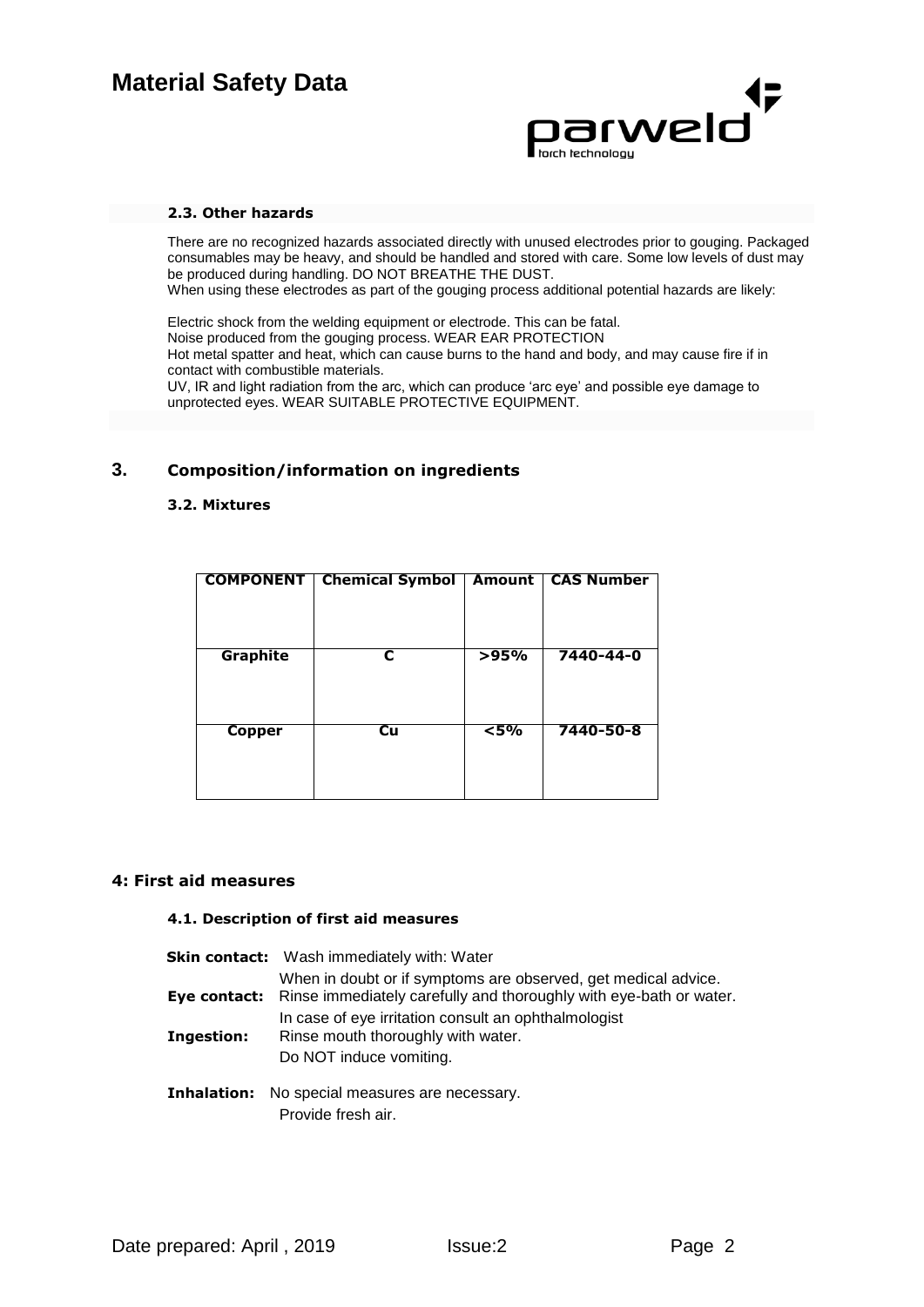

#### **4.2 - Most important symptoms and effects, both acute and delayed**

**Inhalation:** inhalation of fume may cause irritation of the respiratory system in susceptible persons

## **5: Fire-fighting measures**

#### **5.1. Extinguishing media**

| Suitable extinguishing media   | Carbon dioxide (CO2) |
|--------------------------------|----------------------|
|                                | Foam                 |
|                                | Extinguishing powder |
| Unsuitable extinguishing media | Full water jet       |

#### **5.2. Special hazards** arising from the substance or mixture

No information available.

#### **5.3. Advice for fire-fighters**

Wear Self container breathing apperatus

# **6. Accidental release measures**

#### **6.1 Personal precautions**

Local fume extraction must be adequate to keep fume concentrations within safe limits. Use respiratory equipment when gouging in a confined space. Wear protective clothing and eye protection appropriate to arc welding. Skin contact should be avoided to prevent possible allergic reactions.

#### **6.2 Environmental precautions**

Try to prevent the material from entering drains or water courses.

#### **6.4 - Reference to other sections**

Disposal: see section 13 Personal protection equipment: see section 8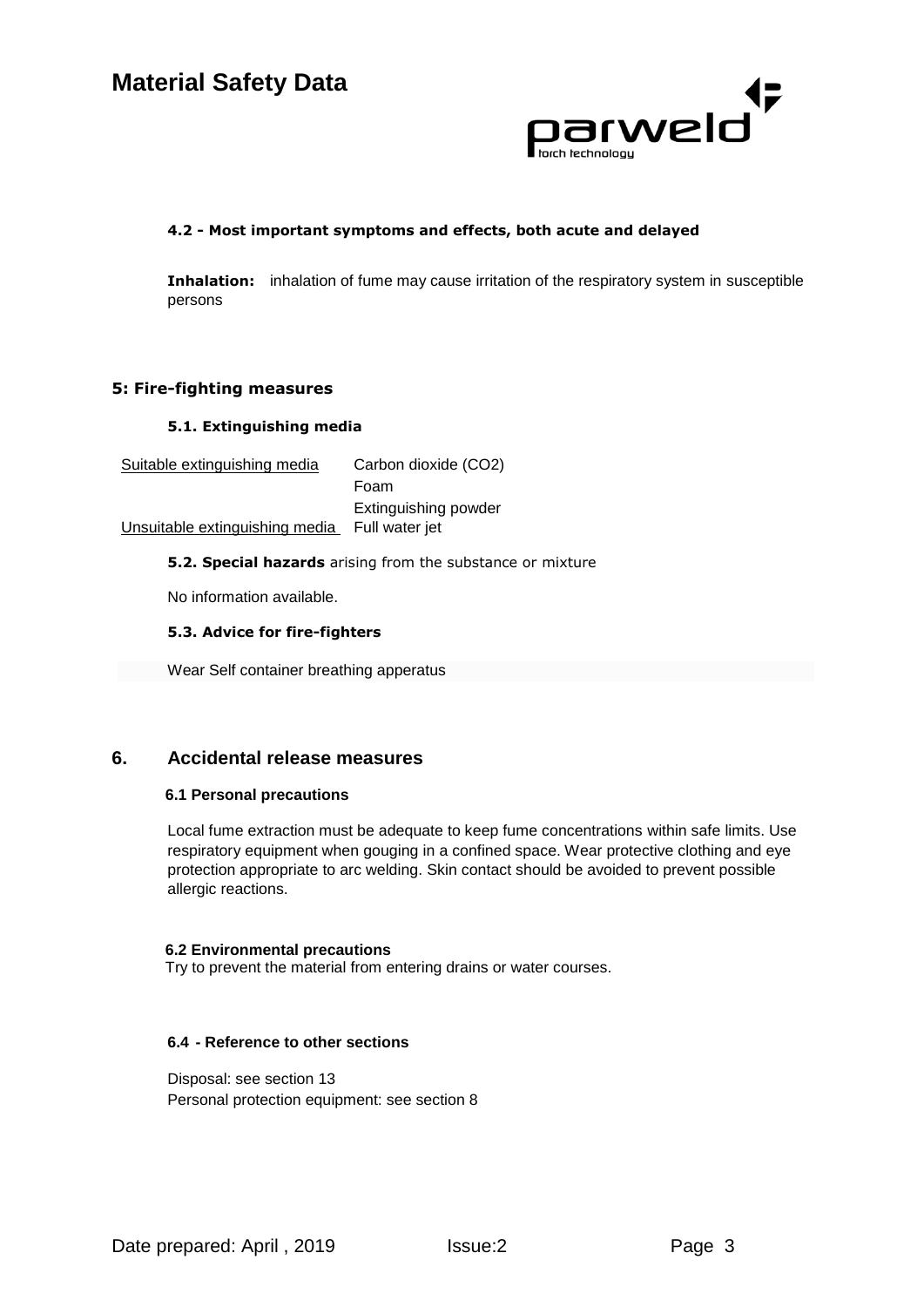

### **7. Handling and storage**

#### **7.1. Precautions for safe handling**

Ensure adequate ventilation for the welder and others. Use respiratory equipment when gouging. Wear protective clothing and eye protection appropriate to arc welding. Remove all flammable materials and liquids before welding

Advices on general occupational hygiene Wash hands before breaks and immediately after handling the product

#### **7.2. Conditions for safe storage, including any incompatibilities**

Store welding consumables inside a room without humidity. Do not store welding consumables directly on the ground or beside walls. Store away from chemical substances like acids which could cause chemical reactions.

# **8. Exposure Controls/Personal protection**

#### **8.1 Control parameters**

| Fume component<br>Total welding fume (particulate)  | CAS No.<br>— | ES-TWA    | <b>ES-STEL</b><br>5 |
|-----------------------------------------------------|--------------|-----------|---------------------|
| Copper<br>Fume<br>Dust                              | 7440-50-8    | 0.2<br>1  |                     |
|                                                     |              |           |                     |
| Graphite<br>Total inhalable dust<br>Respirable dust | 7440-44-0    | 10<br>4   |                     |
| Carbon Dioxide                                      | 124-38-9     | 5000ppm   | 15000ppm            |
| Carbon Monoxide                                     | 630-08-0     | 30ppm     | 200ppm              |
| Nitrogen dioxide (NO2)                              | 10102-44-0   | 3ppm      | 5ppm                |
| Ozone (O3)                                          | 10028-15-6   | $0.2$ ppm |                     |
| Nitrogen monoxide (NO)                              | 10102-43-9   | 25ppm     | 35ppm               |

#### **8.2 Exposure controls**

Appropriate engineering controls General ventilation and local fume extraction must be adequate to keep fume concentrations within safe limits.

#### Individual protection measures, such as personal protective equipment

Wear eye protection appropriate for welding, Skin contact should be avoided to prevent possible allergic reactions. Wear body protection which helps to prevent injury from radiation,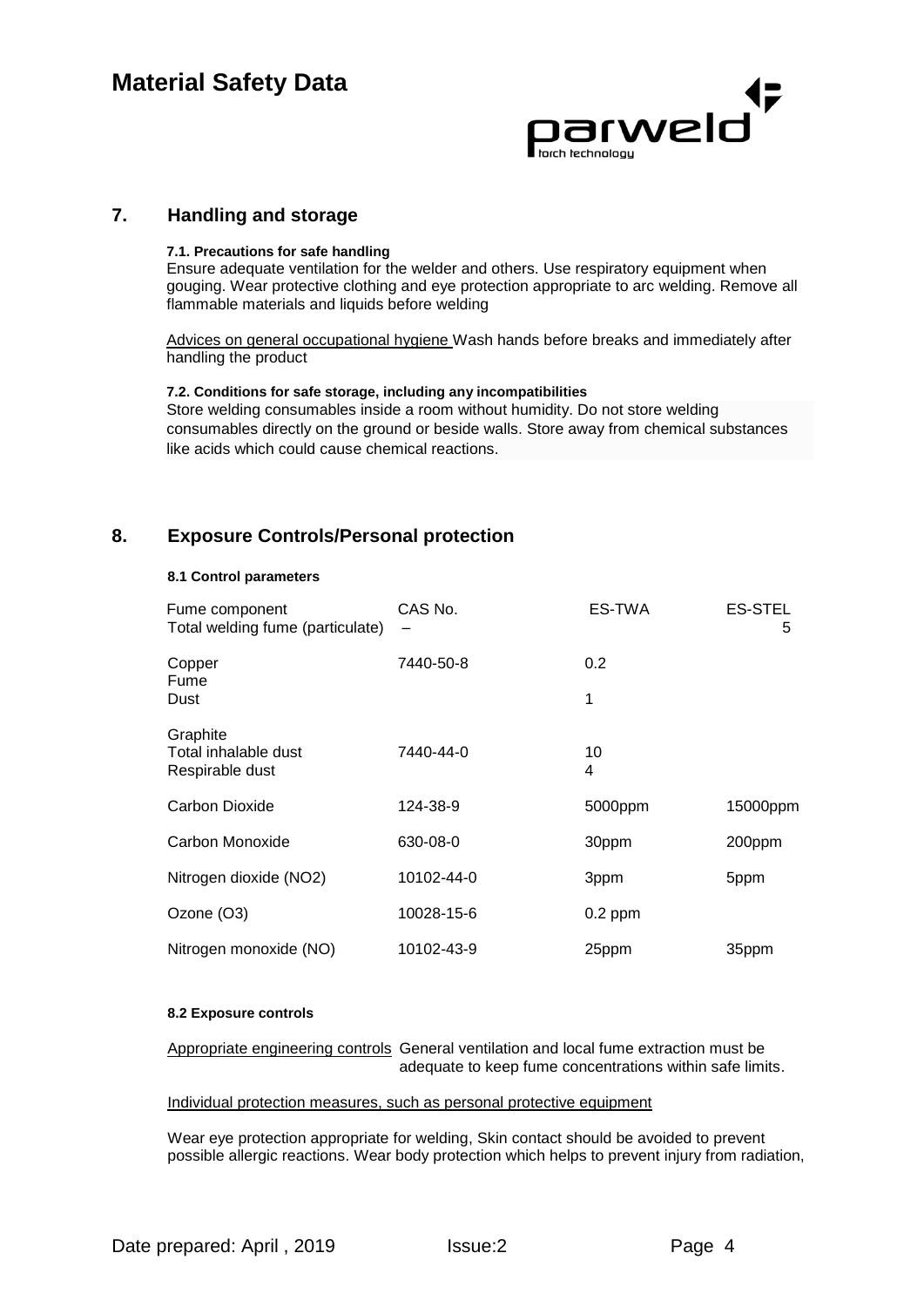

sparks and electric shock. Use respiratory equipment when gouging in a confined space. Wear protective clothing and eye protection appropriate to arc welding

# **9. Physical and chemical properties**

#### **9.1. Information on basic physical and chemical properties**

| Odour                         | Odour less        |
|-------------------------------|-------------------|
| No data available             | No data available |
| Melting point                 | No data available |
| Freezing point                | No data available |
| Boiling point                 | No data available |
| Flash point                   | No data available |
| Evaporation rate              | No data available |
| flammability                  | No data available |
| Lower explosion limit         | No data available |
| Upper explosion limit         | No data available |
| Vapour pressure               | No data available |
| Vapour density                | No data available |
| Relative density              | No data available |
| Density                       | 2.26g/cm3         |
| Solubility (Water)            | Not soluable      |
| Solubility (Ethanol)          | No data available |
| Solubility (Acetone)          | No data available |
| Solubility (Organic solvents) | No data available |
| Log KOC                       | No data available |
| Auto-ignition temperature     | No data available |
| Decomposition temperature     | No data available |
| Kinematic viscosity           | No data available |
| Dynamic viscosity             | No data available |

#### **9.2 - Other information**

# **10. Stability and reactivity**

#### **10.1 - Reactivity**

This material is considered to be non-reactive under normal use conditions.

#### **10.2. Chemical stability**

The product is chemically stable under recommended conditions of storage, use and temperature.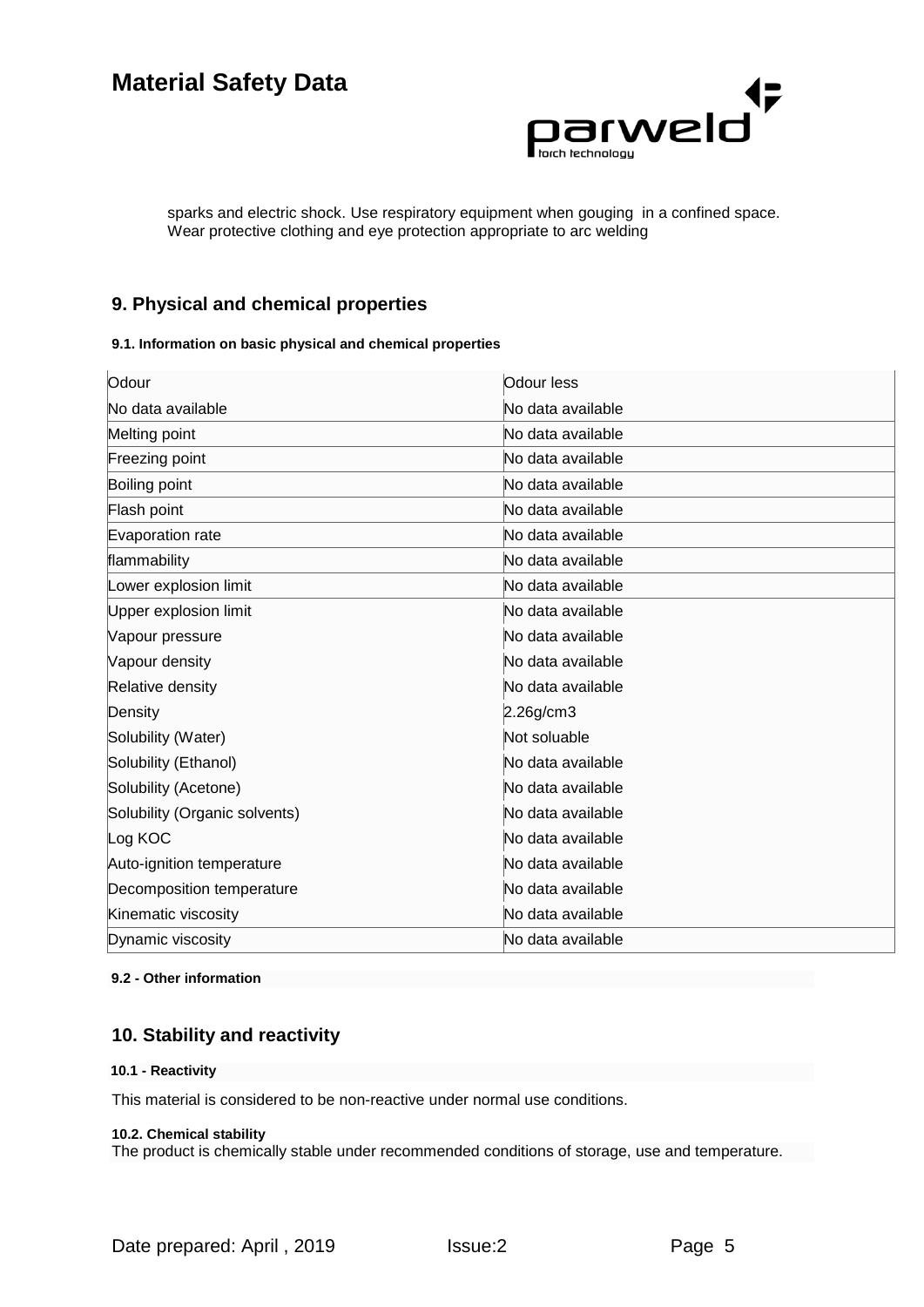

**10.3 - Possibility of hazardous reactions**

- No hazardous reaction.

**10.4 - Conditions to avoid** - No information available.

**10.5 - Incompatible materials**

- No information available.

**10.6 - Hazardous decomposition products** - Does not decompose when used for intended uses.

# **11. Toxicological information**

11.1 - Information on toxicological effects

| <b>Acute toxicity</b>                       | - Excessive exposures may affect human health, as follows: Aspiration may<br>cause pulmonary oedema and pneumonitis Short-term overexposure can cause<br>dizziness, nausea and irritation of the nose, throat or eyes. |
|---------------------------------------------|------------------------------------------------------------------------------------------------------------------------------------------------------------------------------------------------------------------------|
|                                             |                                                                                                                                                                                                                        |
| Skin corrosion/irritation                   | - Not classified                                                                                                                                                                                                       |
|                                             |                                                                                                                                                                                                                        |
| Serious eye damage/eye<br>irritation        | - Not classified                                                                                                                                                                                                       |
|                                             |                                                                                                                                                                                                                        |
| <b>Respiratory or skin</b><br>sensitisation | - May cause sensitisation by skin contact                                                                                                                                                                              |
|                                             |                                                                                                                                                                                                                        |
| Germ cell mutagenicity                      | - Not classified                                                                                                                                                                                                       |
|                                             |                                                                                                                                                                                                                        |
| Carcinogenicity                             | - Gouging fumes are possibly carcinogenic to humans                                                                                                                                                                    |
|                                             |                                                                                                                                                                                                                        |
| Reproductive toxicity                       | - Not classified                                                                                                                                                                                                       |
|                                             |                                                                                                                                                                                                                        |
| STOT-single exposure                        | - Not classified                                                                                                                                                                                                       |
|                                             |                                                                                                                                                                                                                        |
| STOT-repeated exposure                      | - Not classified                                                                                                                                                                                                       |
|                                             |                                                                                                                                                                                                                        |
| Aspiration hazard                           | - Not classified                                                                                                                                                                                                       |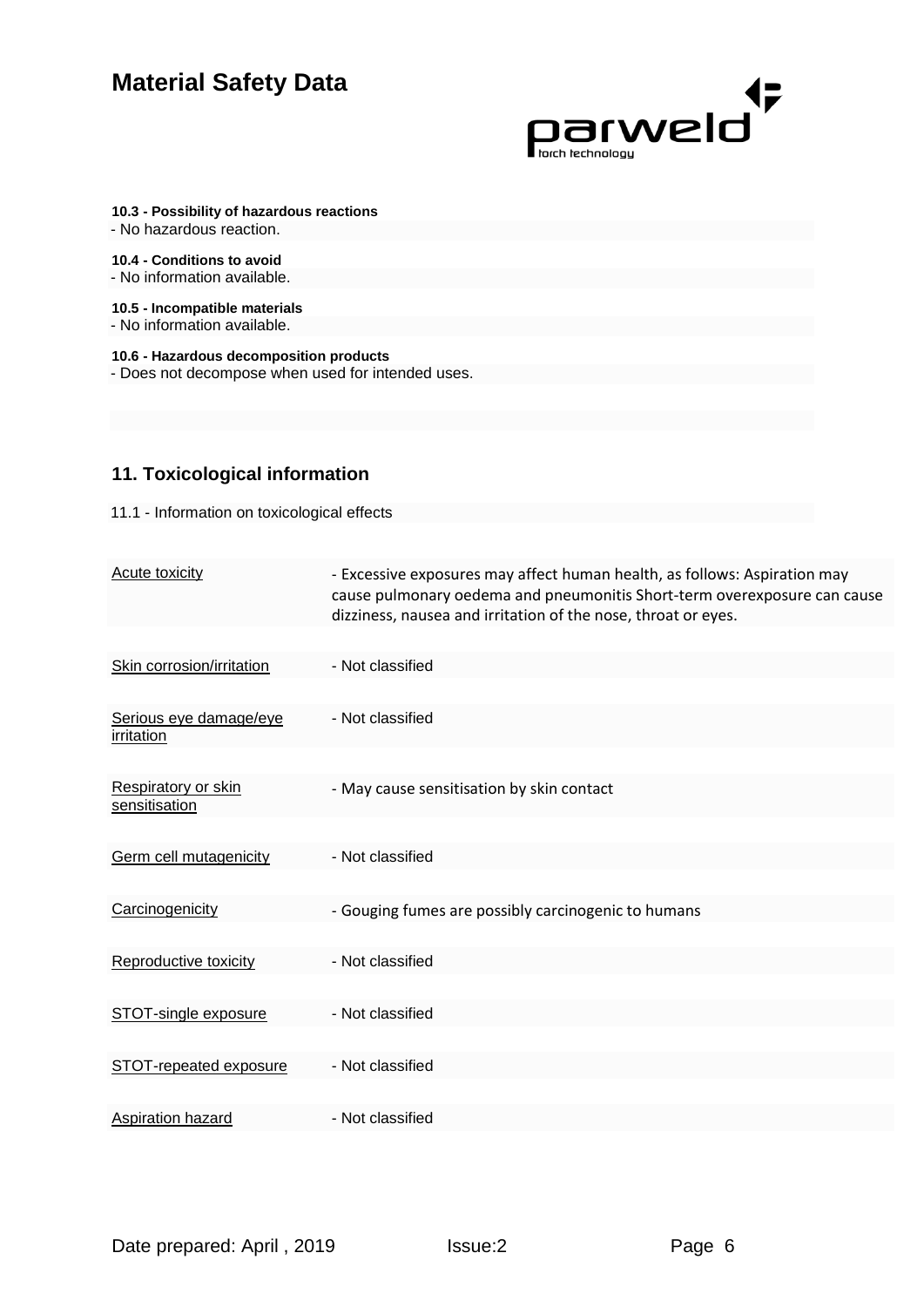

# **12. Ecological information**

| 12.1. Toxicity                                            |                                                                                            |  |
|-----------------------------------------------------------|--------------------------------------------------------------------------------------------|--|
| LC50 96h fish                                             | Manganese: 2,91 mg/l Aluminium oxide: >100 mg/l<br>Salmo trutta                            |  |
| IC50 algae 72h                                            | Manganese: 0,55 mg/l Aluminium oxide: >100 mg/l<br>Selenastrum capricornatum (green algae) |  |
| EC50 Daphnia 48h                                          | Manganese: 5,2 mg/l Aluminium oxide: >100 mg/l<br>Daphnia magna (Water flea)               |  |
| 12.2 - Persistence and degradability<br>N/A               |                                                                                            |  |
| 12.3 - Bioaccumulative potential                          |                                                                                            |  |
| Bioconcentration factor (BCF)                             | Iron: 140000 Manganese: 59052                                                              |  |
| 12.4 - Mobility in soil<br>N/A                            |                                                                                            |  |
| 12.5 - Results of PBT and vPvB assessment<br>N/A          |                                                                                            |  |
| 12.6 - Other adverse effects<br>N/A                       |                                                                                            |  |
| <b>13 Disposal Considerations</b>                         |                                                                                            |  |
| 13.1 - Waste treatment methods<br>Waste treatment methods | - Dispose of waste according to applicable legislation.                                    |  |
| Waste code (EWC)                                          | $-120113 -$ welding waste                                                                  |  |
| <b>14. Transport information</b>                          |                                                                                            |  |
| 14.1. UN number                                           |                                                                                            |  |
| N/A                                                       |                                                                                            |  |
| 14.2. UN proper shipping name                             |                                                                                            |  |
| N/A                                                       |                                                                                            |  |
| 14.3. Transport hazard class(es)                          |                                                                                            |  |
| N/A                                                       |                                                                                            |  |
|                                                           |                                                                                            |  |